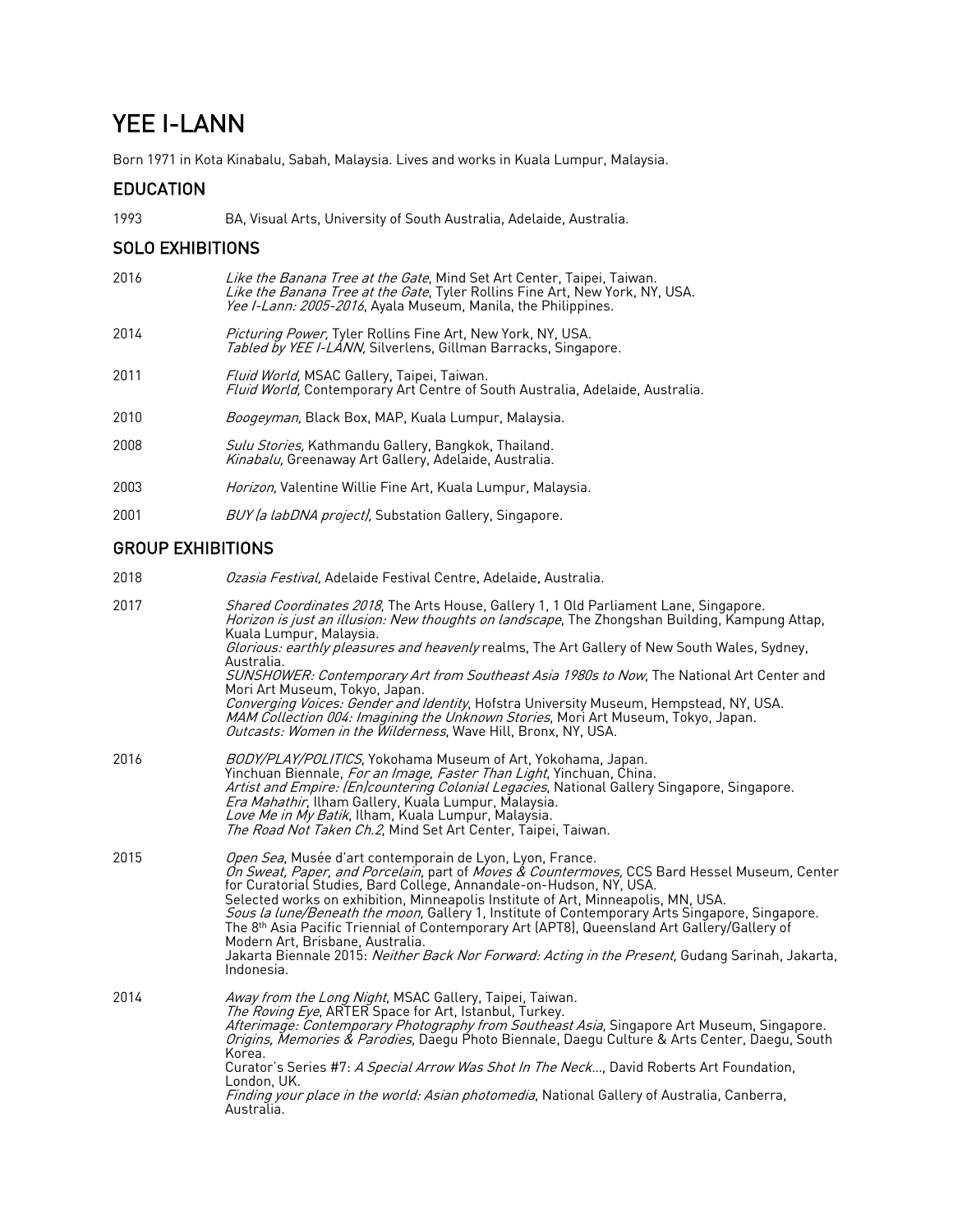| 2013 | Singapore Biennale, Singapore Art Museum and other venues, Singapore.<br>Artissima: International Fair of Contemporary Art: Present Future Section, Turin, Italy.<br>Helutrans Collectors Series: Southeast Asia/Contemporary, Artspace@Helutrans, Singapore.<br>Suspended Histories, Museum Van Loon, Amsterdam, The Netherlands.<br>The (Post) Colonial Photostudio, Northern Gallery for Contemporary Art, Sunderland, UK.<br>You Are the Company in which You Keep, Northern Gallery for Contemporary Art, Sunderland, UK.<br>Gerai CCEP1M MalaysiaKu, Jalan Bangkung Malaysia Day Street Celebration, Kuala Lumpur,<br>Malaysia. |
|------|---------------------------------------------------------------------------------------------------------------------------------------------------------------------------------------------------------------------------------------------------------------------------------------------------------------------------------------------------------------------------------------------------------------------------------------------------------------------------------------------------------------------------------------------------------------------------------------------------------------------------------------|
|      | Jalan Bangkung Malaysia Day Street Celebration, Jalan Bangkung, Kuala Lumpur, Malaysia.<br><i>Noorderlicht PhotoFestival 2013</i> , Old Sugar Factory, Groningen, The Netherlands.<br>M50: Hari Malaysia 50 <sup>th</sup> Anniversary, MAP @ Publika, Kuala Lumpur, Malaysia.<br>Walk in Asia II, Ota Fine Arts, Tokyo, Japan.                                                                                                                                                                                                                                                                                                        |
|      | Art of Memory: Contemporary Textile Expressions, Jim Thompson Art Center, Bangkok, Thailand.<br>CONVERGENCE: Allegories of the Malaysian Landscape, Galeri Petronas, Kuala Lumpur, Malaysia.<br>Absurd(c)ity, National Visual Art Gallery, Kuala Lumpur, Malaysia.<br>ArtJog'13: Maritime Culture, Taman Budaya Yogyakarta, Indonesia.<br>Welcome to the Jungle: Contemporary Art in Southeast Asia, Yokohama Museum of Art, Japan.                                                                                                                                                                                                   |
|      | Art For Grabs, Annexe Gallery, Kuala Lumpur, Malaysia.<br>Kuala Lumpur Triennale: <i>Barricade</i> , MAPKL @ Publika, Kuala Lumpur, Malaysia.<br>Women In Between: Asian Women Artists 1984-2012, Tochigi Prefectural Museum of Fine Arts,<br>Tochigi, Japan.                                                                                                                                                                                                                                                                                                                                                                         |
| 2012 | Kembara Jiwa - The Traveling Soul, Selasar Sunaryo, Bandung, Taman Budaya, Yogyakarta,<br>Indonesia.                                                                                                                                                                                                                                                                                                                                                                                                                                                                                                                                  |
|      | Marcel Duchamp in Southeast Asia, Equator Art Projects, Singapore.<br>Encounter: The Royal Academy in Asia, Institute of Contemporary Art, A Royal Academy exhibition<br>in association with Fortune Cookie Projects and the Institute of Contemporary Arts Singapore,<br>LaSalle College of the Arts, Singapore.                                                                                                                                                                                                                                                                                                                     |
|      | <i>Post-Colonial Photo Studio: An exhibition about photography and post-colonial legacy</i> , Action<br>Field Kodra 2012, Thessaloniki, Greece.<br><i>Women In Between: Asian Women Artists 1984-2012</i> , Fukuoka Asian Art Museum, Fukuoka,                                                                                                                                                                                                                                                                                                                                                                                        |
|      | Japan.<br>Waktu dan Ketika, National Art Gallery, Kuala Lumpur, Malaysia.<br>Wawasan 2020: The Malaysian Dream, Valentine Willie Fine Art, Singapore.<br>Credit Suisse: Innovation In Art Series the Collectors Show: Chimera Asian Contemporary Art from<br>Private Collections, Singapore Art Museum, Singapore.                                                                                                                                                                                                                                                                                                                    |
| 2011 | Medilt)ation: 2011 Asian Art Biennial, National Taiwan Museum of Fine Arts, Taichung, Taiwan.<br>Territories of the Real and Unreal, Langgeng Art Foundation, Jogyakarta, Indonesia.<br>Inner Voices, 21 <sup>st</sup> Century Museum of Contemporary Art, Kanazawa, Japan.<br>Tanah Ayer: Malaysian Stories from the Land, Selasar Sunaryo Art Space, Bandung, Indonesia.<br>Negotiating Home, History and Nation: Two decades of contemporary art in Southeast Asia 1991 –<br>2011, Singapore Art Museum, Singapore.<br>A Tribute to Photography, Primo Marella Gallery, Milan, Italy.                                              |
| 2010 | Daegu Photo Biennale, Asia Spectrum, Daegu Culture & Arts Center, Daegu, South Korea.<br>A Private Collection, Valentine Willie Fine Art, Singapore.                                                                                                                                                                                                                                                                                                                                                                                                                                                                                  |
| 2009 | RE_VIEW, National Gallery of Victoria, Melbourne, Australia.<br>4th Fukuoka Asian Art Triennale 2009 (FT4) Live and Let Live: Creators of Tomorrow, Fukuoka Asian<br>Art Museum, Fukuoka, Japan.<br>Dojima River Biennale 2009 Reflection: The World Through Art, Dojima River Forum, Osaka, Japan.                                                                                                                                                                                                                                                                                                                                   |
|      | Magnetic Power: ASEAN-Korea Contemporary Photography & Media Art Exhibition, Hanbyukwon<br>Gallery, Seoul, South Korea.<br>A New Wave of Responsive Images, Contemporary Malaysian Photography: Tokyo Month of                                                                                                                                                                                                                                                                                                                                                                                                                        |
|      | <i>Photography</i> , Nikon Ginza Gallery, Tokyo, Japan.<br>Paradise is Elsewhere, Ifa Gallery: Stuttgart & Berlin, Germany.<br>CUT09: Figure (New Photography from Southeast Asia) a touring show to Valentine Willie Fine Art:<br>Kuala Lumpur, Malaysia & Singapore; Manila Contemporary, Manila, the Philippines.                                                                                                                                                                                                                                                                                                                  |
| 2008 | Independence Project, Galeri Petronas, Kuala Lumpur; Gertrude Contemporary Art Spaces,<br>Melbourne, Australia.<br>Headlights, Valentine Willie Fine Art, Kuala Lumpur, Malaysia.<br><i>space / spacing,</i> Galeri Semarang, Semarang, Indonesia.                                                                                                                                                                                                                                                                                                                                                                                    |
| 2007 | <i>Out of the Mould</i> , Galeri Petronas, Kuala Lumpur, Malaysia.<br>New Nature, Govett-Brewster Art Gallery, Palmerston North, New Zealand.<br>Thermocline of Art: New Asian Waves, ZKM Museum of Contemporary Art, Karlsruhe, Germany.<br><i>Between Generations: 50 Years Across Modern Art in Malaysia</i> , Asian Art Museum, University<br>Malaya, Kuala Lumpur, Malaysia; Muzium & Galeri Tuanku Fauziah, Universiti Sains, Malaysia.                                                                                                                                                                                         |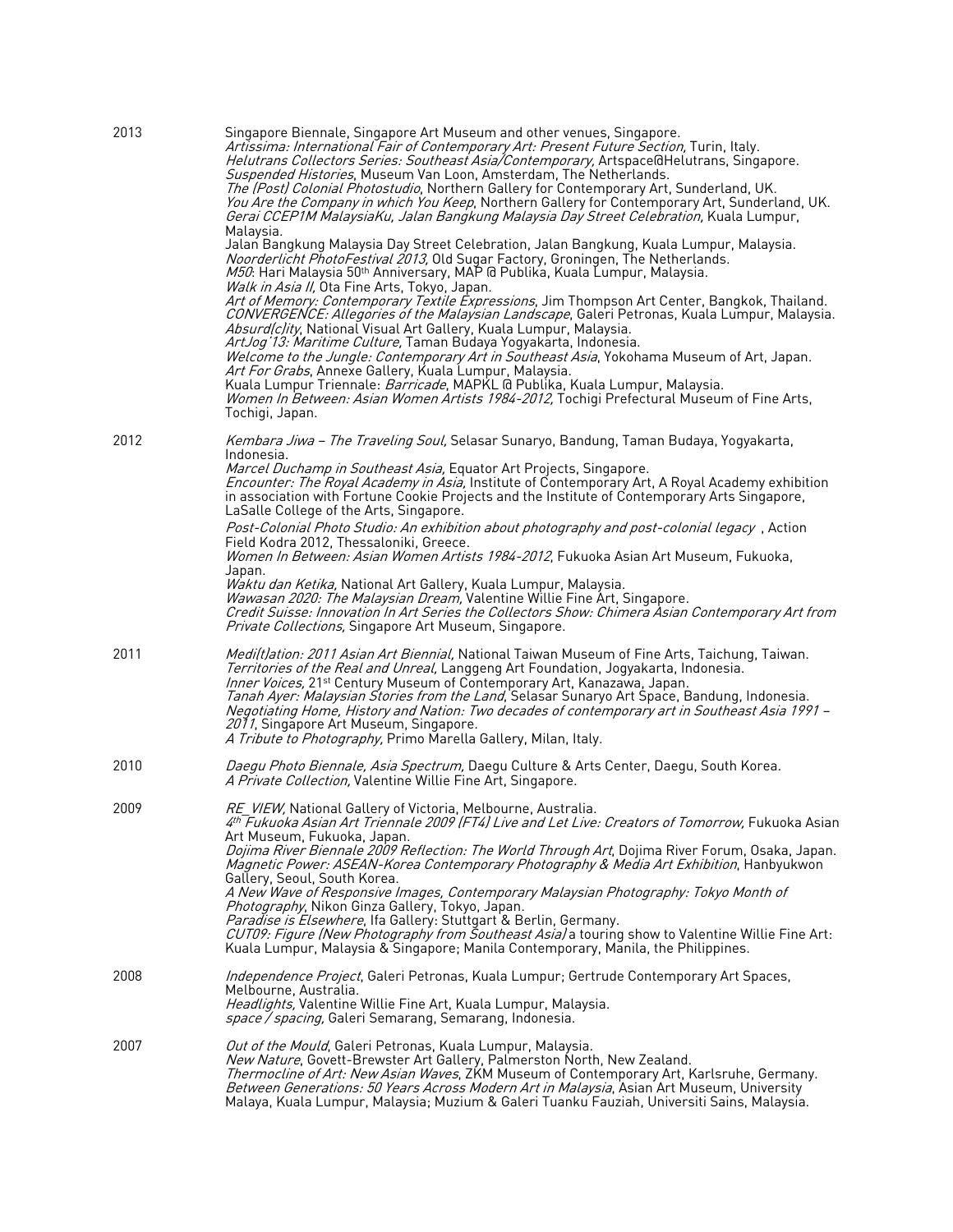|      | Selamat Datang Ke Malaysia, Gallery 4A, Sydney, Australia; Valentine Willie Fine Art, Kuala<br>Lumpur, Malaysia.<br>Air Asia: Selected Works From The Nooderlicht Photofestival, Langhans Gallery, Prague, Czech                                                                                                                                                                                                                                     |
|------|------------------------------------------------------------------------------------------------------------------------------------------------------------------------------------------------------------------------------------------------------------------------------------------------------------------------------------------------------------------------------------------------------------------------------------------------------|
|      | Republic.<br>Independent Project: Contemporary Spaces in Malaysia and Australia, Galeri Petronas, Kuala<br>Lumpur, Malaysia.                                                                                                                                                                                                                                                                                                                         |
| 2006 | 1 <sup>st</sup> Singapore Biennale 2006 Belief, Singapore.<br>Another Asia: Photographs from South and Southeast Asia, Noorderlicht photofestival, Leewarden,<br>The Netherlands.                                                                                                                                                                                                                                                                    |
|      | Holding Up Half the Sky - Malaysian Women Artists, National Art Gallery, Kuala Lumpur, Malaysia.<br>Contemporary Commonwealth, National Gallery of Victoria, Melbourne, Australia.<br>Common Ground, Sharjah Art Museum, Sharjah, United Arab Emirates.<br>History and Beyond: Malaysian Photography from 1900 to the Present Day, National Art Gallery,<br>Kuala Lumpur, Malaysia.                                                                  |
|      | Jejak Langkah, National Art Gallery, Kuala Lumpur, Malaysia.<br>Art ConneXions, a touring exhibition by the Goethe-Institute, Valentine Willie Fine Art, Kuala<br>Lumpur, Malaysia; Art Pavilion, Manila, the Philippines; Australian Center for Photography, Sydney,<br>Australia; RMIT Gallery, Melbourne, Australia; Museum National Indonesia, Jakarta, Indonesia;<br>Fine Art Museum, Hanoi, Vietnam; Ifa Gallery, Stuttgart & Berlin, Germany. |
| 2005 | Art ConneXions, RMIT Gallery, Melbourne, Australia.<br>Art ConneXions, Australian Centre for Photography, Sydney, Australia.<br>You Are Here, Valentine Willie Fine Art, Kuala Lumpur, Malaysia.<br>Art ConneXions, Valentine Willie Fine Arts, Kuala Lumpur, Malaysia.                                                                                                                                                                              |
| 2004 | Malaysian Art NOW, National Art Gallery, Kuala Lumpur, Malaysia.<br>ART ± 1000, Valentine Willie Fine Art, Kuala Lumpur, Malaysia.<br>SEMANGET: Artists for Theatre, Valentine Willie Fine Art, Kuala Lumpur, Malaysia.<br>Portraits, Valentine Willie Fine Art, Kuala Lumpur, Malaysia.                                                                                                                                                             |
| 2003 | Der Rest der Welt, Neuffer Am Park, Pirmasens, Germany.<br>Things We Believe II, Pruss & Ochs Gallery, Berlin, Germany.                                                                                                                                                                                                                                                                                                                              |
| 2002 | <i>Malaysian: New Works by Yee I-Lann &amp; Sidney Tan,</i> Valentine Willie Fine Art, Kuala Lumpur,<br>Malaysia.<br><i>Identities - Who We Are</i> , National Art Gallery, Kuala Lumpur, Malaysia.                                                                                                                                                                                                                                                  |
| 2000 | Goldfish & Football: Yee I-Lann & Yusof Majid, Valentine Willie Fine Art, Kuala Lumpur, Malaysia.<br>Asia in Australia: Beyond Orientalism, Global Arts Link, Queensland, Australia.<br>L'art dans le monde, Paris-Musees, Paris, France.<br>Rupa Malaysia, National Art Gallery, Kuala Lumpur, Malaysia.                                                                                                                                            |
| 1999 | Through Our Eyes: Contemporary Malaysian Women Artists, Galeri Petronas, Kuala Lumpur,<br>Malavsia.<br>The Third Asia-Pacific Arts Triennial, Queensland Art Gallery, Brisbane, Australia.                                                                                                                                                                                                                                                           |
| 1998 | re/form: art law justice, Griffith University and other venues, Queensland, Australia.<br>space bar installation curated by LabDNA, NN Gallery, Kuala Lumpur, Malaysia.                                                                                                                                                                                                                                                                              |
| 1997 | Con + Fuse: Yee I-Lann & Kamal Sabran, Valentine Willie Fine Art, Kuala Lumpur, Malaysia.                                                                                                                                                                                                                                                                                                                                                            |
| 1996 | Malaysian Contemporary Photography, National Art Gallery, Kuala Lumpur, Malaysia.                                                                                                                                                                                                                                                                                                                                                                    |
| 1994 | Knowing the Sensorium, Institute of Modern Art, Brisbane, Australia.<br>And Four Come Home, Sabah State Art Gallery, Kota Kinabalu, Malaysia.                                                                                                                                                                                                                                                                                                        |
| 1992 | Contemporary Photography: Yee I-Lann & Sally Foster, Greenaway Art Gallery, Adelaide, Australia.                                                                                                                                                                                                                                                                                                                                                     |

#### ARTIST TALKS

Conference Panel Speaker, *Art and Social Activism in Southeast Asia: Stealing Public Space,* Transcultural Exchange, Boston, MA, USA (Feb. 27, 2016).

APT8 Roundtable Participant, The 8th Asia Pacific Triennial of Contemporary Art, Queensland Art Gallery/Gallery of

Modern Art, Brisbane, Australia.<br>ATP8 Conference Speaker, Session 2 – *Vital Signs,* The 8th Asia Pacific Triennial of Contemporary Art, Queensland Art<br>Gallery/Gallery of Modern Art, Brisbane, Australia (Nov. 23, 2015).